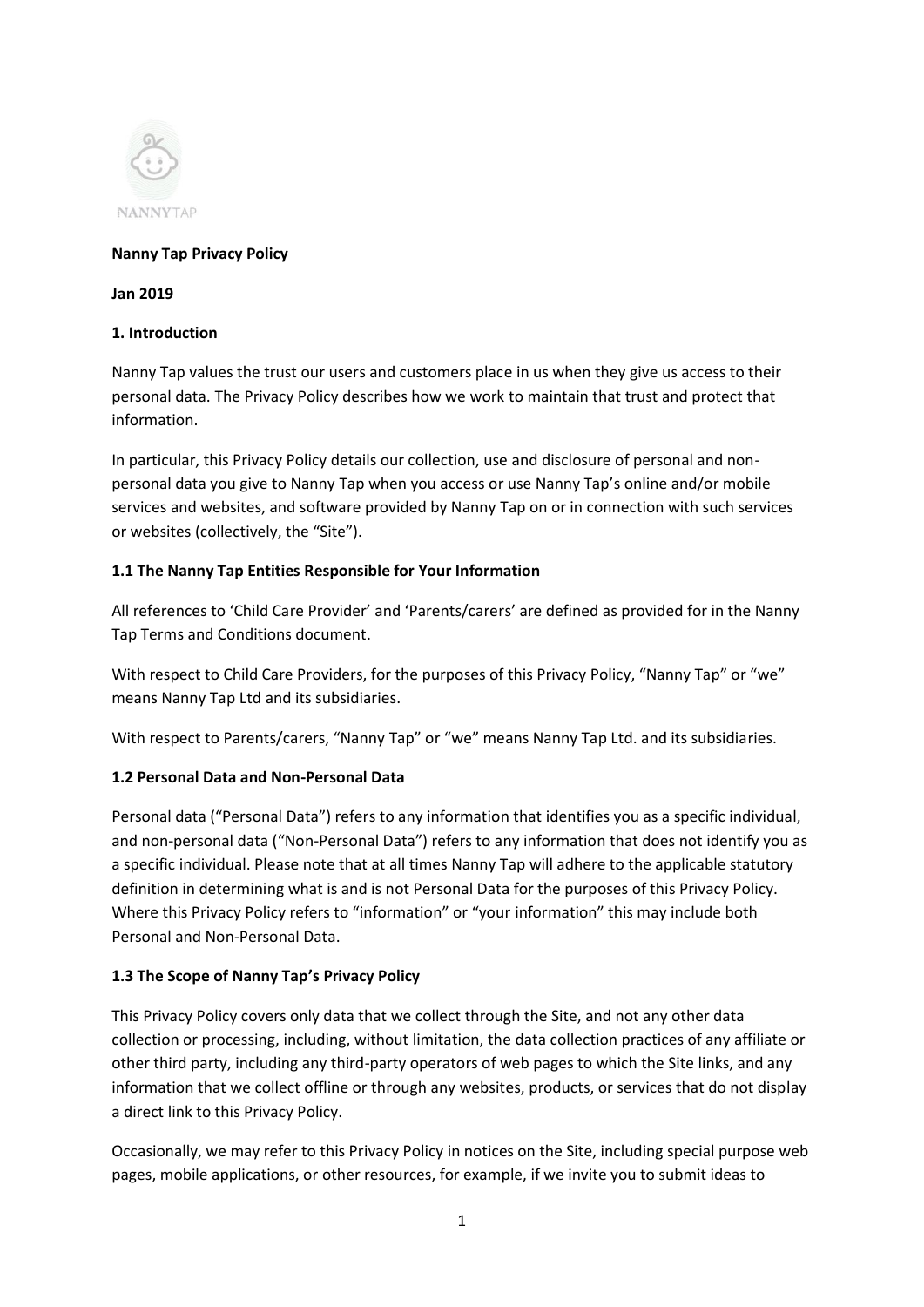improve the Site. This Privacy Policy applies to information collected by us through such special purpose resources, as modified in the particular notice (e.g., with respect to the types of data collected or our uses or disclosures of such information). Nanny Tap may amend this Privacy Policy at any time.

## **1.4 Changes to the Privacy Policy**

Nanny Tap regularly reviews this policy. The "Last Updated" legend at the top of this page to explains when this Privacy Policy was last amended. Any changes to this Privacy Policy will become effective on the "Last Updated" date indicated above. By using the Site or providing information to us following such changes, you will have accepted the amended Privacy Policy. If Nanny Tap is going to use Personal Data collected through the Site in a manner materially different from that stated at the time of collection, then Nanny Tap will notify users via email and/or by posting a notice on Nanny Tap's Site for 30 days prior to such use or by other means as required by law.

### **2. Information Collected**

You provide different types of information in order for Nanny Tap to provide our services, products and features to you.

### 2.1 Information You Provide to Nanny Tap

#### – From Your Account

We collect data from you when you create a Nanny Tap account, request information, subscribe for a service, participate in a survey, post a rating or review, post a question or answer, post a resume, complete an Nanny Tap Assessment, upload content or otherwise actively send us data on our Site. This may include, but is not limited to, your user name, password, first and last name, email address, telephone number (including mobile phone number), street address, gender, occupation, interests, messages you send to users, and any other data included in a submitted profile or resume, including but not limited to application materials and answers to screener questions submitted to Parents/carers through Nanny Tap and answers you give to any questionnaires sent to you, which you answer.

### – Through Your Activity on Nanny Tap

In addition, as part of the standard operation of the Site, Nanny Tap may collect and analyse information from your computer or mobile device and actions taken on the Site, including, but not limited to, your resume, your searches on Nanny Tap, the titles of bookings you search, click on or apply to, where those bookings are located, salary interest or experience, the general salary range or experience level of the bookings you view (where indicated), your activity time on the Site and each page, page views, clicks, taps, session activity, browser type, operating system, type of device, MAC address, IP address and the domain name from which you accessed the Site.

### – When Providing Parents/carers Information

If you are a Parents/carers, Nanny Tap may request that you provide certain Personal Data to Nanny Tap in order to verify your account. This information may include, but may not be limited to, your National Insurance Number, Business Registration information the name and email address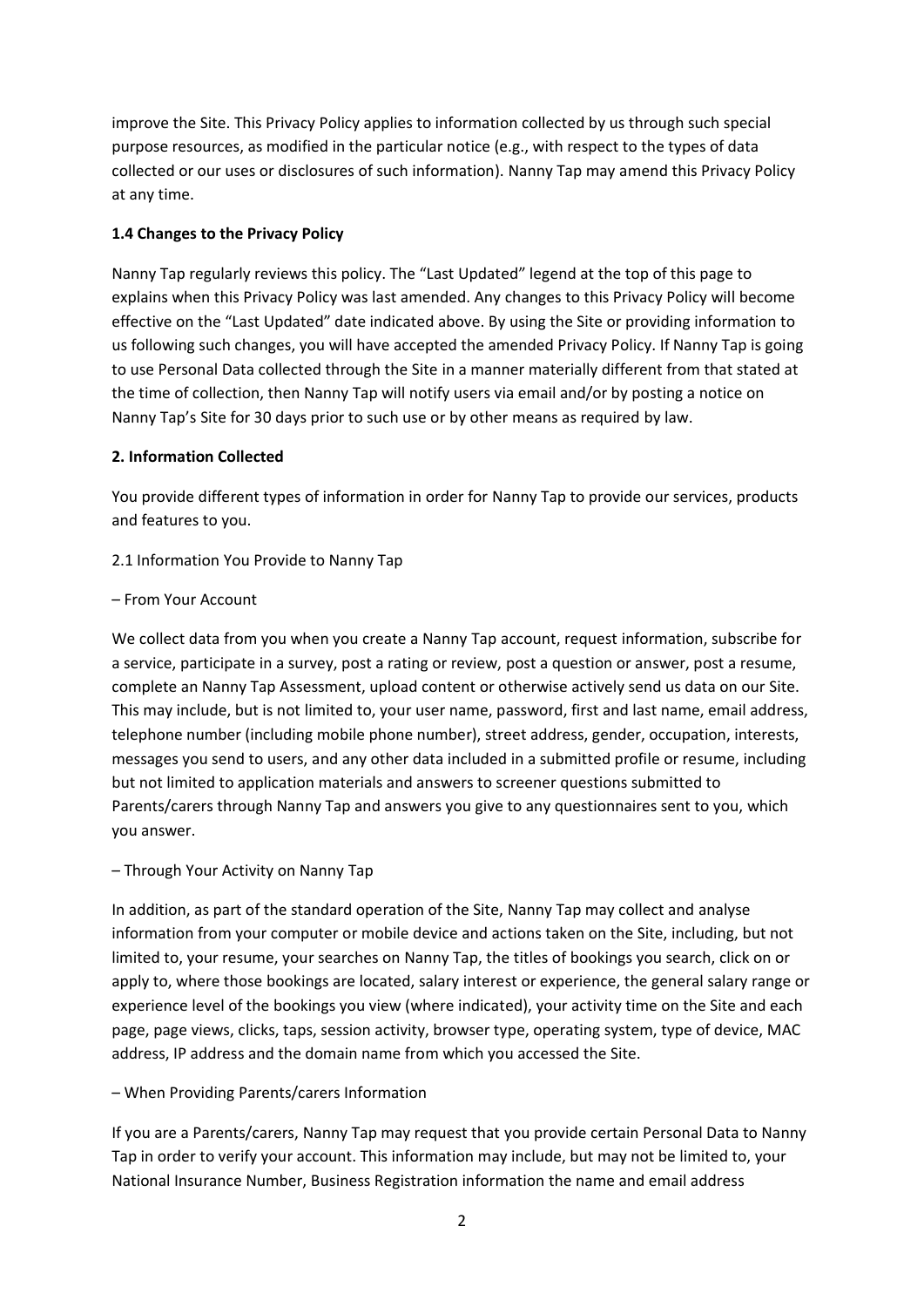# **2.2 Information Collected When You Apply for Bookings or Access Nanny Tap from Some Third-Party Websites**

– When You Apply to Bookings on Some Third-Party Sites

Nanny Tap may also collect information about web sites and web pages you visit through our mobile software or while using Nanny Tap for Chrome, and this may include third-party sites and web pages. We only do this in order to allow a Child Care Provider to keep a record of particular Booking Listings of interest, to detect a booking application form on a third-party website to give a Child Care Provider the option to auto-fill parts of the form using Nanny Tap Resume, or to confirm an application.

– When You Log in or Use Nanny Tap from Some Third-Party Sites.

You may also create an account or log in to your Nanny Tap account using third-party websites including, but not limited to, Facebook or Google. If you do not already have a Nanny Tap account but log in to Nanny Tap using your Facebook or Google account, this creates an Nanny Tap account using the same email address used in your Facebook or Google account. If you agree to provide this information to Nanny Tap, Facebook or Google will authenticate you and redirect you to Nanny Tap's Site. Please note, when you log in to Nanny Tap using your Facebook or Google account, Facebook or Google will cookie you in order to authenticate you as a Facebook or Google user.

By accessing Nanny Tap through your Facebook or Google account, you understand that Facebook or Google will share certain data detailed above in this paragraph for the purposes of authentication to permit you to access our Site in a secure manner. You may stop this at any point from your Facebook or Google account. This information will be considered Nanny Tap account information for purposes of your use of the Site.

You have the ability to disable the connection between your Facebook or Google account and your Nanny Tap account at any time by accessing your privacy settings on your Facebook or Google account. Facebook may also ask for your permission to share certain other details with Nanny Tap, including but not limited to your name, profile picture, public profile information, and email address. Facebook may ask for permission to share your friends list, and Nanny Tap may use some of this data to connect you with other users of the Nanny Tap Facebook friends search.

# **PLEASE NOTE THAT YOUR RELATIONSHIP WITH FACEBOOK OR GOOGLE OR ANY OTHER THIRD-PARTY WEBSITE IS GOVERNED SOLELY BY YOUR AGREEMENT WITH SUCH THIRD-PARTY WEBSITE.**

### **2.3 Any Other Personal Data Nanny Tap May Receive from Third Parties**

Any Personal Data that Nanny Tap may obtain from other third-party sources will be processed by Nanny Tap in accordance with this Privacy Policy and all applicable laws.

### **2.4 Storage of Your Information**

Nanny Tap shall retain users' Personal Data to the extent such retention is adequate, relevant and limited to what is necessary for the purposes for which they are processed. In particular, Nanny Tap shall not retain Personal Data for any longer than necessary for the purposes of performing the processing outlined in this Privacy Policy.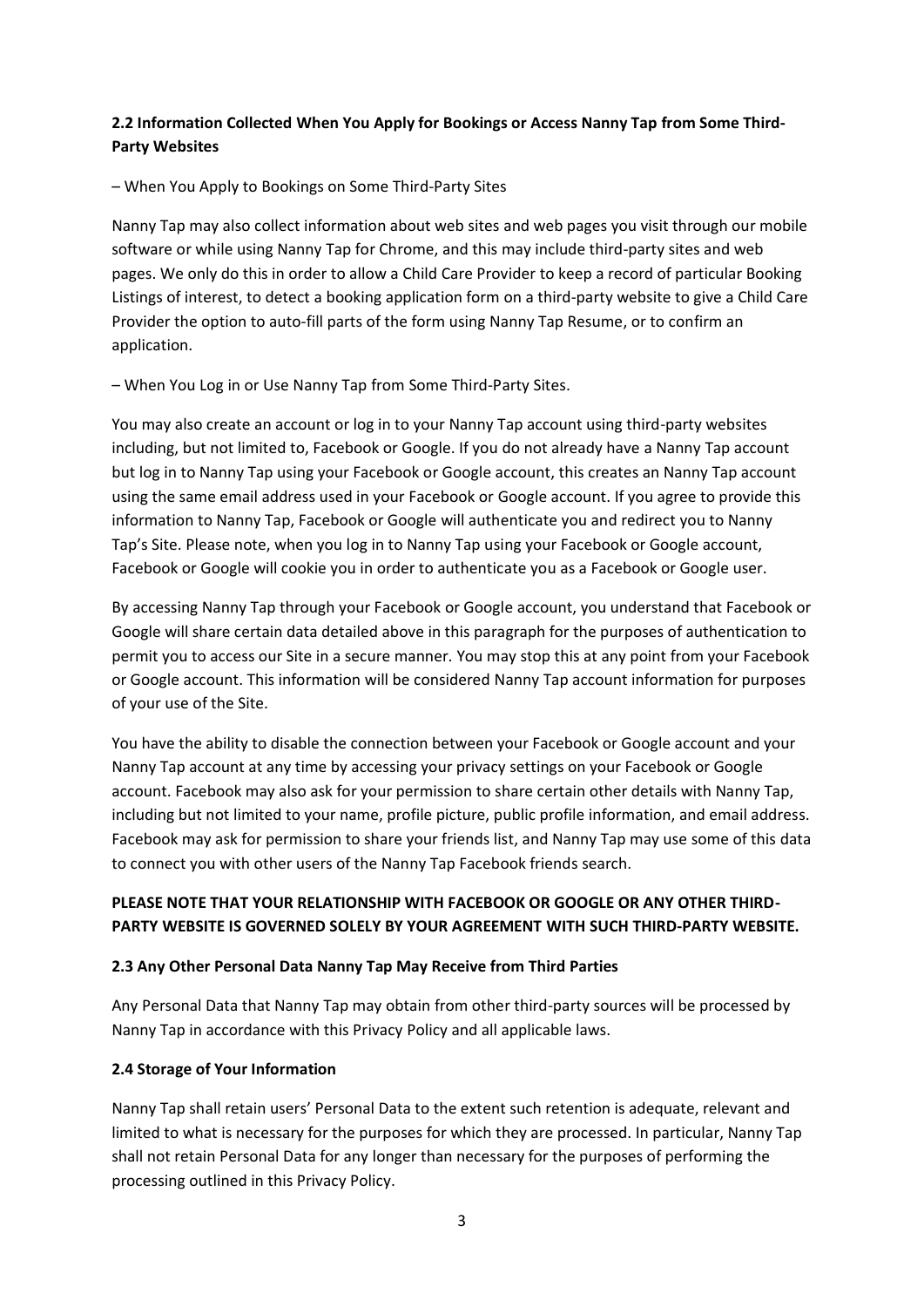Our (Fasthosts.co.uk) dedicated servers are located in our two state-of-the-art UK data centres in Gloucester, England. Our data centres are built with the latest technology and are maintained 24/7 by a team of expert engineers.

If you create a Nanny Tap account, your information may be collected and stored in a manner that connects to your account email address. Nanny Tap may also create and assign to your device an identifier that is similar to an account number. We may collect the name you have associated with your device, device type, telephone number, country, and any other information you choose to provide, such as user name, email address, or postal code. For example, while using a mobile device to access Nanny Tap, Nanny Tap may provide a Child Care Provider with relevant booking postings that are located within the same postal code as where this activity is taking place. The collection of this data is solely used in accordance with the purposes outlined in sections 4, 5 and 9 of this Privacy Policy, to the extent applicable.

Nanny Tap may also store the information detailed in this section 2 of the Privacy Policy on its equipment or the equipment of third parties that Nanny Tap has a relationship with. Such storage services will be governed by appropriate protections, as required by applicable rules.

### **2.5 What Personal Data is Required**

Nanny Tap will indicate to you at the point of provision as to whether or not particular Personal Data provided by you is required in order to provide particular Nanny Tap services or features to you. Where Personal Data that is required is not provided by you then the particular feature or service may not be available to you.

### **2.6 The Legal Basis on Which Nanny Tap Collects Your Personal Data**

Nanny Tap collects and processes your Personal Data on the basis of different legal grounds, depending on the nature of the Personal Data being provided and the type of processing involved. More information is provided on this here.

### – Performance of a Contract

Most of the Personal Data processed by Nanny Tap is performed on the basis that it is necessary for the performance of our agreement with you, or in order to take steps at the request of the user prior to entering such an agreement. An example of this would be where Nanny Tap matches Child Care Providers with Parents/carers.

### – Legitimate Interest

A second ground relied upon by Nanny Tap for other types of processing of your Personal Data is that it is necessary for the purposes of legitimate interests pursued by Nanny Tap. Such legitimate interests will include where Nanny Tap sends you marketing about our products and services, where we believe you have a reasonable expectation that we will perform a particular type of processing on your behalf, or where such processing is strictly necessary for fraud detection and prevention. Nanny Tap will only rely on such a ground where an assessment has been performed balancing the interests and rights involved and the necessity of the processing in order to provide our services, products and features to you.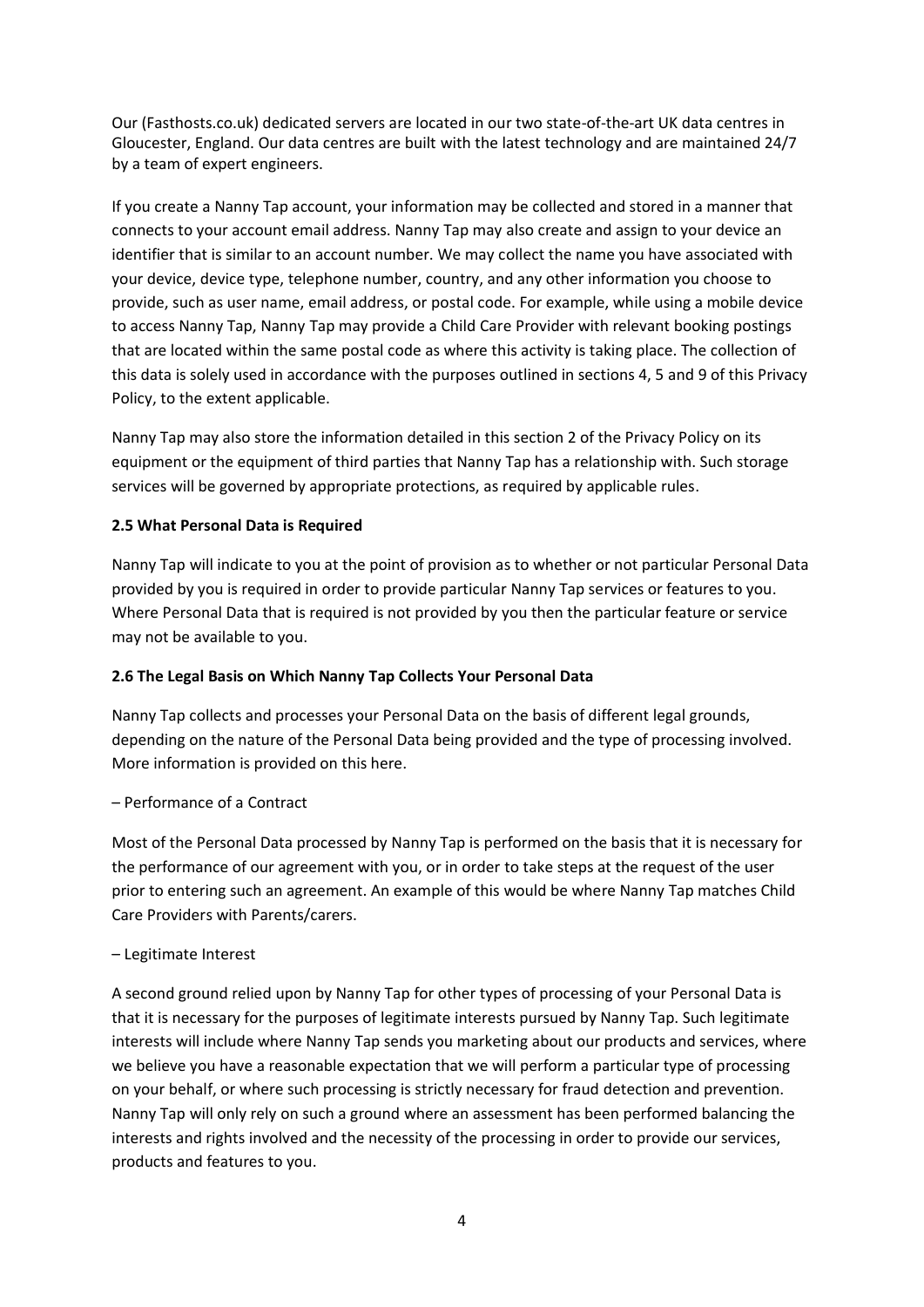#### – Compliance with a Legal Obligation

A third ground relied upon for certain types of processing is that it is necessary in order to allow Nanny Tap comply with a legal obligation. An example of this would be where Nanny Tap is required to retain business records for fixed periods of time in order to comply with local legal requirements.

– Consent

Finally, in certain limited situations, Nanny Tap relies on your consent in order to process your Personal Data. Where Nanny Tap requires your consent in order to collect and process certain Personal Data, we seek your consent at the time of provision, and such processing will only be performed where consent is secured. For example, your consent will be sought where you provide your location when you use Nanny Tap's app, or in certain instances where you initiate a booking alert with Nanny Tap (detailed in section 4 of this Privacy Policy).

### **3. Limitation of Use or Disclosure of Personal Data**

### 3.1 Where a Child Care Provider Wants to Close an Account

NannyTap follows security procedures as required under UK Data Protection Legislation (the Data Act 1998) to protect the information that we store about you from unauthorised access. When a Child Care Provider closes an account, the Child Care Provider will no longer have access to any of the data we make available under that account name, including but not limited to, search history, booking search preferences, saved bookings, bookings the Child Care Provider has applied to, booking alerts, resume, and any other data associated with the account. If the Child Care Provider uses the same email address to set up a new account, this data from a previous account will not become available to the Child Care Provider again.

Please also note that closing your Child Care Provider account may result in you losing access to all Nanny Tap products and the ability to utilize the "Log in with Nanny Tap" feature found on certain third-party sites.

Nanny Tap reserves the right to keep any materials in a closed account as necessary to preserve and protect its rights to the extent permitted by law (for example, to preserve records of a dispute) or to comply with its obligations under local law (for example, if requested to retain by law enforcement). A closed account does not mean that all of the data is expunged from the Nanny Tap systems, although it will not be readily available under the Child Care Provider's original account name. When the Child Care Provider presses the close account button on the dashboard, Nanny Tap will begin to process that instruction within 24 hours and will have completed the operation within 40 days

If a Child Care Provider wishes to access or delete their Personal Data held by Nanny Tap, they should follow the steps listed in section 10 of this Privacy Policy, and such a request will be processed in accordance with applicable rules.

### **3.2 Where a Parent/carers Wants to Close a Parents/carers Account**

Parents/carers may close an account at any time by contacting Nanny Tap Customer Support at [info@Nannytap.com](mailto:info@Nannytap.com) lease note that Nanny Tap must preserve business records pertaining to that account to comply with its obligations under law. Alternatively, if a Parents/carers agent wishes to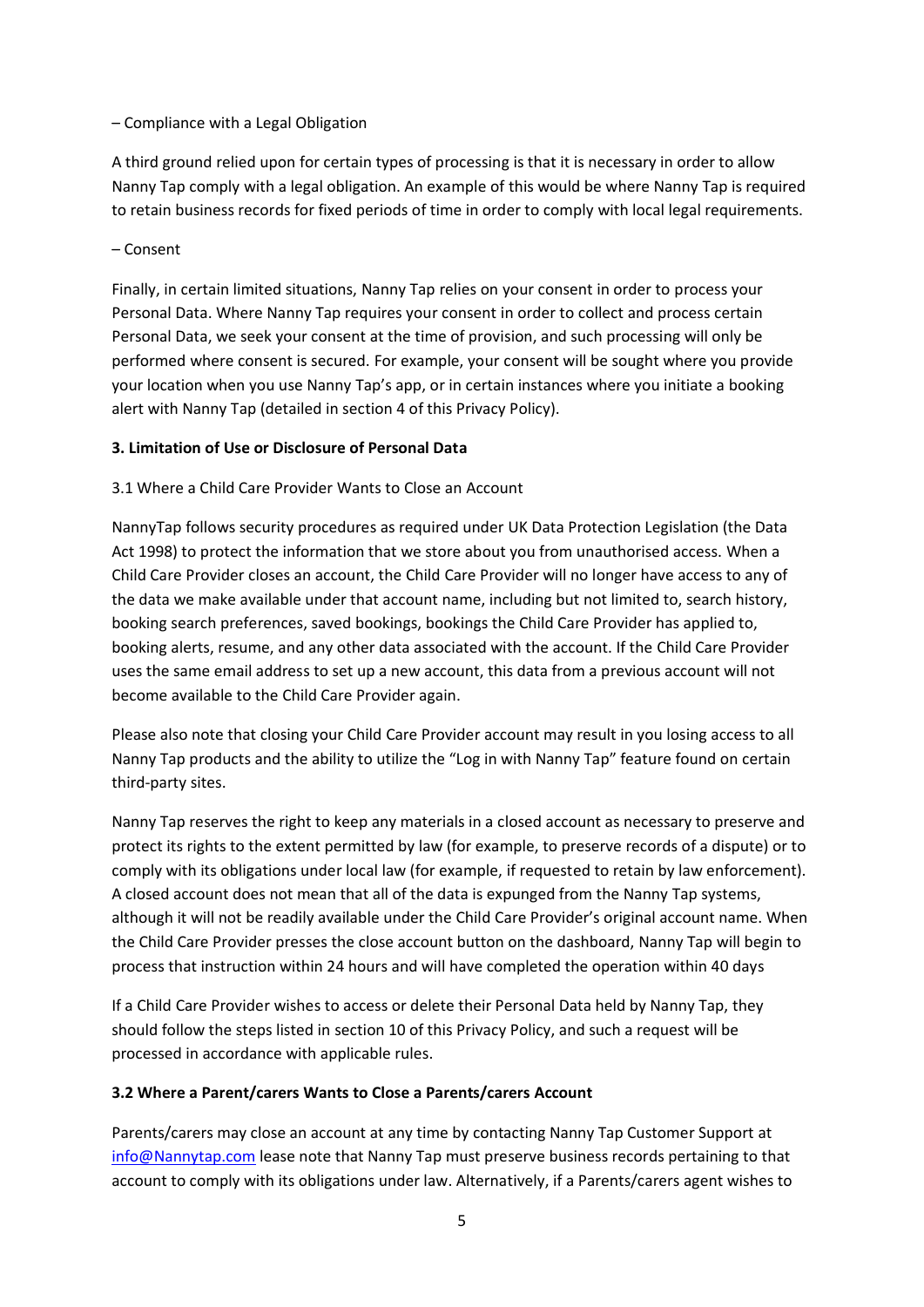access or delete their Personal Data held by Nanny Tap, they should follow the steps listed in section 10 of this Privacy Policy, and such a request will be processed in accordance with applicable rules.

## **3.3 Where a Child Care Provider Wants to Delete a Booking Application**

If a Child Care Provider wants to delete a booking application performed on Nanny Tap's Site, they are advised to contact the prospective parent directly to request deletion of their application. For booking applications which you, the Child Care Provider submit through Nanny Tap (including the use of an Nanny Tap Apply button) to an Parent/carer, (with related materials submitted), please note: 1) that your applications and materials may be controlled by an parent/carer 2) we may direct you to that for Personal Data deletion requests where that Personal Data is held by that parent/carer; and 3) Nanny Tap depends on the parent/carer to provide Nanny Tap with the correct destination for all applications.

3.4 Where the parent/child carer Contact Details Provided to Nanny Tap Are Incorrect

In the event that the electronic destination provided to Nanny Tap is incorrect, your application materials will not be sent to the intended recipient of the application. Nanny Tap has no liability for such applications. If you do not wish to send your application materials in this manner, you should send them directly to NannyTap.

# **3.5 @NannyTap email Addresses**

When communicating through Nanny Tap's message relay system, you will see an email address with an @Nanny Tap email.com or @NannyTap mail.com ending. You understand that you retain no ownership rights in these email addresses, which are specific to Parents/carers' Booking Listings, but are owned by Nanny Tap. However, Nanny Tap's relay system will show the name associated with your account or booking application in the "To:" or "From:" field.

Please also note that since these message proxy and relay services depend on the functionality of third-party providers, there may be technical delays on the part of those email service providers.

### **3.6 Minimum Age of our Users**

The Site is not for use by anyone under the age of 18yrs of use the Site you agree that you must be the minimum age (described in this paragraph below) or older.

The minimum age for these purposes shall be 18, however if local laws require that you must be older in order for Nanny Tap to lawfully provide the services in the Site to you then that older age shall apply as the applicable minimum age. In all jurisdictions outside the European Union, if you are under the age of 18 or the age of majority in your jurisdiction, you must use Nanny Tap under the supervision of your parent, legal guardian or responsible adult. Nanny Tap adopts a range of measures to try to ensure that we do not accept individuals who do not meet the minimum age and any other applicable age requirements. If you do not satisfy these age requirements, please email info @ Nanny Tap.com (remove spaces when sending email).

### **4. Purposes, Uses and Disclosures of Information**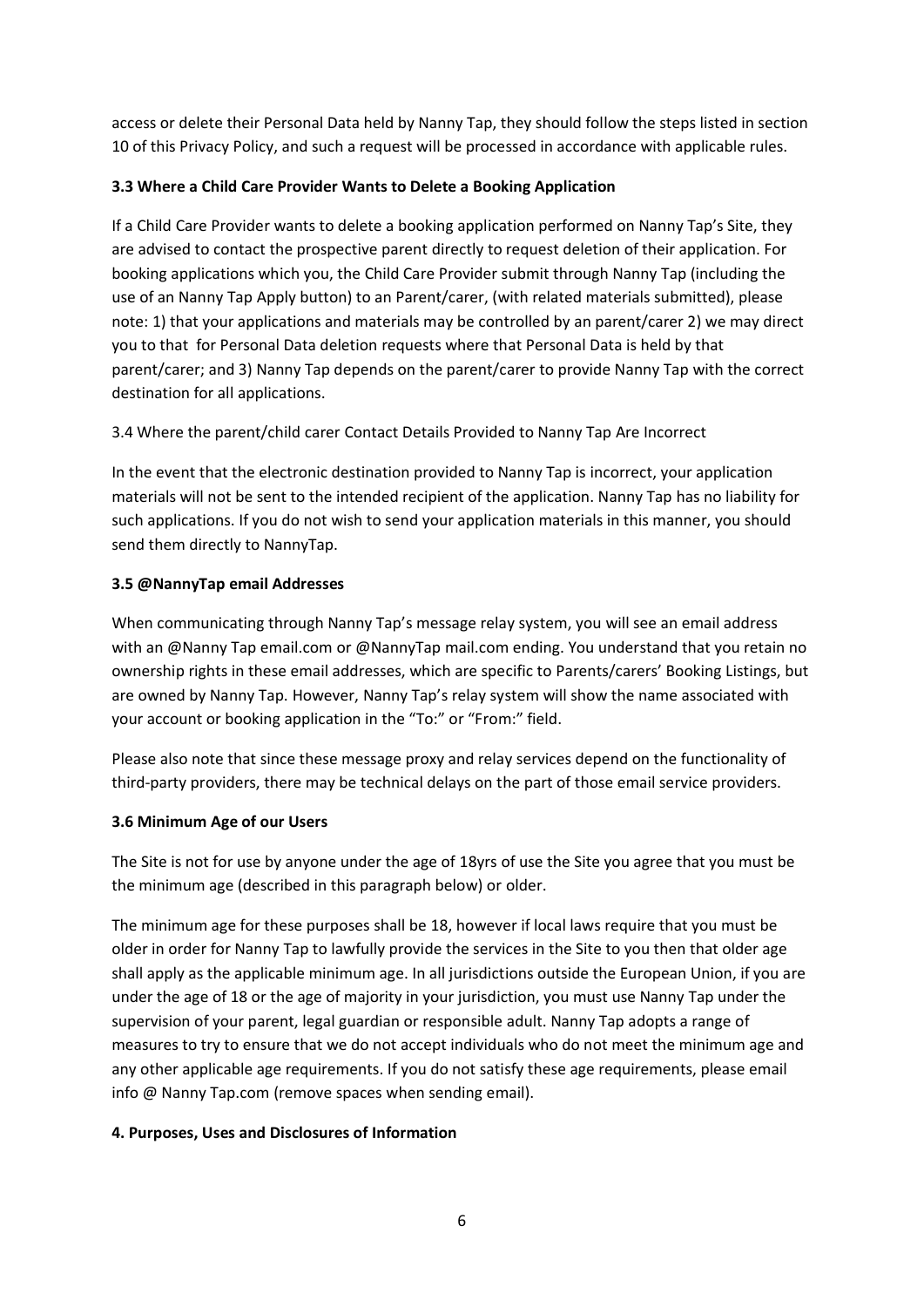We may use any information collected pursuant to this Privacy Policy, including Personal Data, for the purposes set forth in this sections 4, 5 and 9 of this Privacy Policy, to the extent applicable. Nanny Tap uses such information to help Child Care Providers find bookings and to help Parents/carers find candidates. In order to do this, we use your Personal Data to:

1) provide our services, products and features to you, to help Child Care Providers find bookings and Parents/carers find candidates;

2) to measure and improve those services, products and features; and

3) to protect our users and provide them with customer support.

More detail on these purposes, uses and disclosures of your information is set out below.

4.1 Creating an Account, Sending You Booking Alerts and Other Promotional Materials

If and to the extent permitted by applicable law, Nanny Tap may use your contact information to (i) create an account; (ii) send you booking alerts; and (iii) send you information about Nanny Tap, including promotional materials. Nanny Tap may use third-party partners to perform these activities on Nanny Tap's behalf.

A booking alert is defined as an email sent to you that you sign up for containing Booking Listings in response to a search query you have run ("Booking Alert"). Booking Alerts may also include bookings that Nanny Tap recommends for you, Nanny Tap Targeted Ads, companies you may be interested in following, or other actions you may want to take on the Site.

Nanny Tap may also share your information with third parties (including operators of third-party websites and/or social networking sites) in order to show you targeted advertisements and other content that has been customized for you. Such advertisements will only relate to Nanny Tap's services, products, and features, all of which focus on helping Child Care Providers find bookings and parents find candidates. If you wish to opt out of receiving any marketing messages from Nanny Tap please see section 14 of this Privacy Policy.

### **4.2 Giving You Relevant Search Results and Recommended Bookings**

In order to optimize our services, products and features for you, Nanny Tap may use your previous search and browsing history (e.g. the bookings you click on), or application materials and answers to screener questions, to identify you and determine relevant search results and provide you with recommended bookings or reach out to you about bookings you may be interested in. We may also use demographic and/or profile data to tailor your experience on the Site, to show you content that Nanny Tap thinks you may be interested in, and display content according to your preferences.

# **4.3 Your Contact Information**

When you give Nanny Tap contact information (such as your name and email address) and other forms of Personal and Non-Personal Data, you agree that Nanny Tap may utilize this information for the purposes outlined in sections 4, 5 and 9, to the extent applicable. In particular, you agree that Nanny Tap may, as part of its services to you, communicate with you, or initiate communication with you on behalf of a third party, through your Nanny Tap account or through other means such as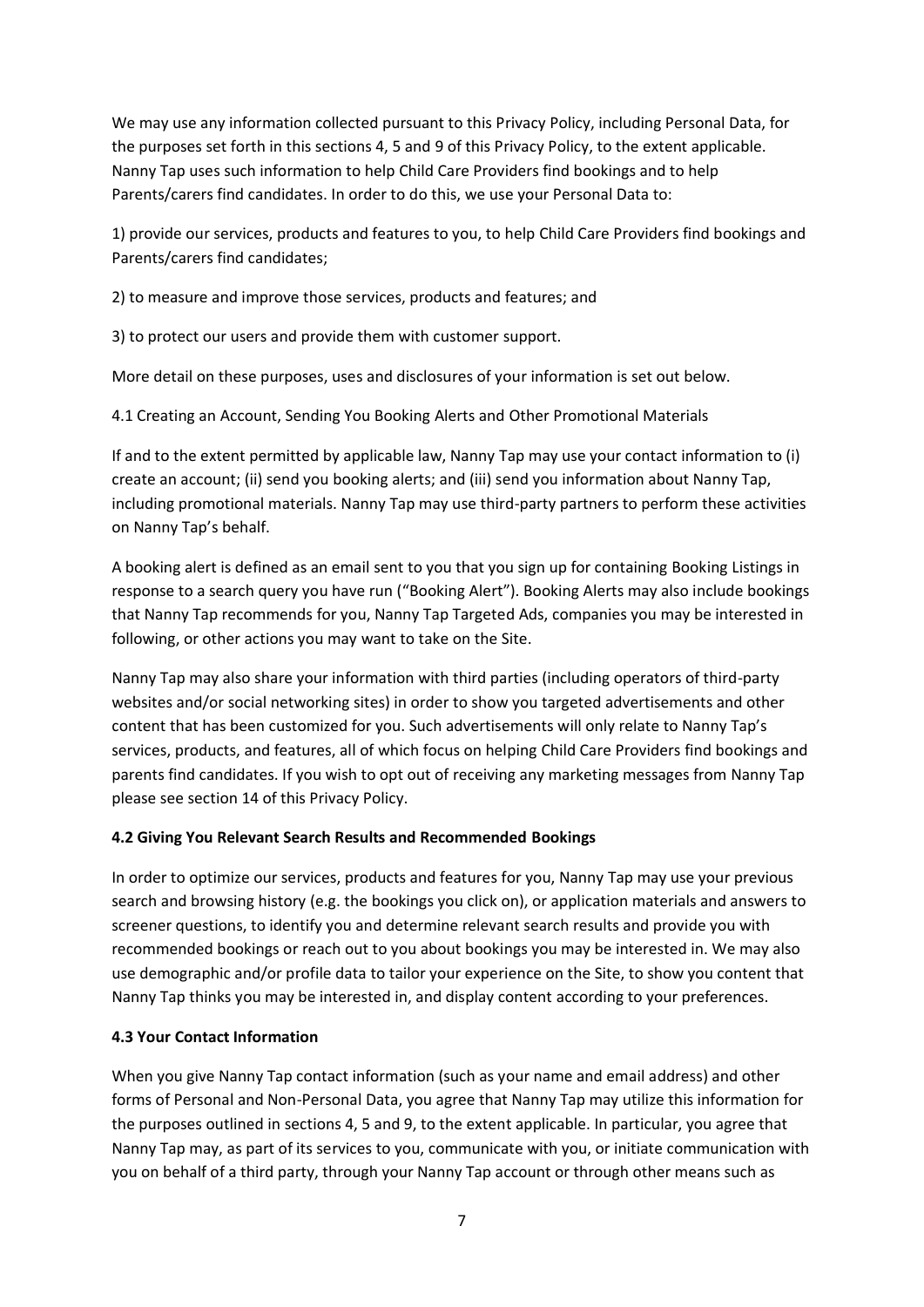email, telephone (including mobile phone), or postal mail, including through the use of contact information that you may provide to Nanny Tap or that Nanny Tap may otherwise obtain from thirdparty resources.

### **4.4 Your Resume Information**

Your information, including Personal Data, gets placed on the Site when you upload or edit a resume. Nanny Tap reserves the right to charge third parties a fee for accessing your information, including Personal Data, as part of Nanny Tap's services. At your direction, Nanny Tap may also send your resume to third parties if you choose to apply for a booking listing. The extent to which your information is made available to third parties depends on the privacy settings you choose on Nanny Tap. When a Child Care Provider creates a resume on Nanny Tap, they are given the option to make their resume public or private. This is detailed below.

If you post a resume, this may be crawled by, and displayed through search engines when someone searches for your name. This means that third parties can view the Personal Data contained in your resume and you may receive unsolicited contact from parties unaffiliated with Nanny Tap and for whom Nanny Tap has no responsibility. If you post a public resume on Nanny Tap, please note that although Nanny Tap expressly prohibits the 'scraping' of its Site any resume you post publicly is public information and the content may be copied by a third party in violation of these terms.

For public resumes, you also authorize Nanny Tap to remove your name from your public resume, in certain instances.

### **4.5 Matching Child Care Providers with Parents**

You acknowledge that Nanny Tap may determine whether the words of your resume or any other individuals' resume match the words of certain booking descriptions, and vice versa, in order to improve the Site or any other Nanny Tap product or service (including by displaying or otherwise making available potentially relevant booking descriptions and resumes to Child Care Providers and Parents/carers).

Nanny Tap may also provide information collected pursuant to this Privacy Policy, including Personal Data, to Parents/carers that may be interested in contacting you. By applying to a booking, answering screener questions, providing your contact information to show interest in a booking, or by replying to a message from a Parents/carers, you agree to the disclosure of your information to that Parents/carers. Nanny Tap may also provide the results of any Nanny Tap Assessments you complete to Parents/carers, where you agree to such provision at the time of taking such as assessment. Nanny Tap may also use information provided to Nanny Tap via your Nanny Tap Resume to pre-populate application information for you and for similar purposes.

If you have a Nanny Tap account or a Nanny Tap-hosted resume, you agree that Nanny Tap may contact you or suggest you or your public resume to Parents/carers that might be interested in a person who matches your behaviour on Nanny Tap.

#### **4.6 Sending Messages on Nanny Tap**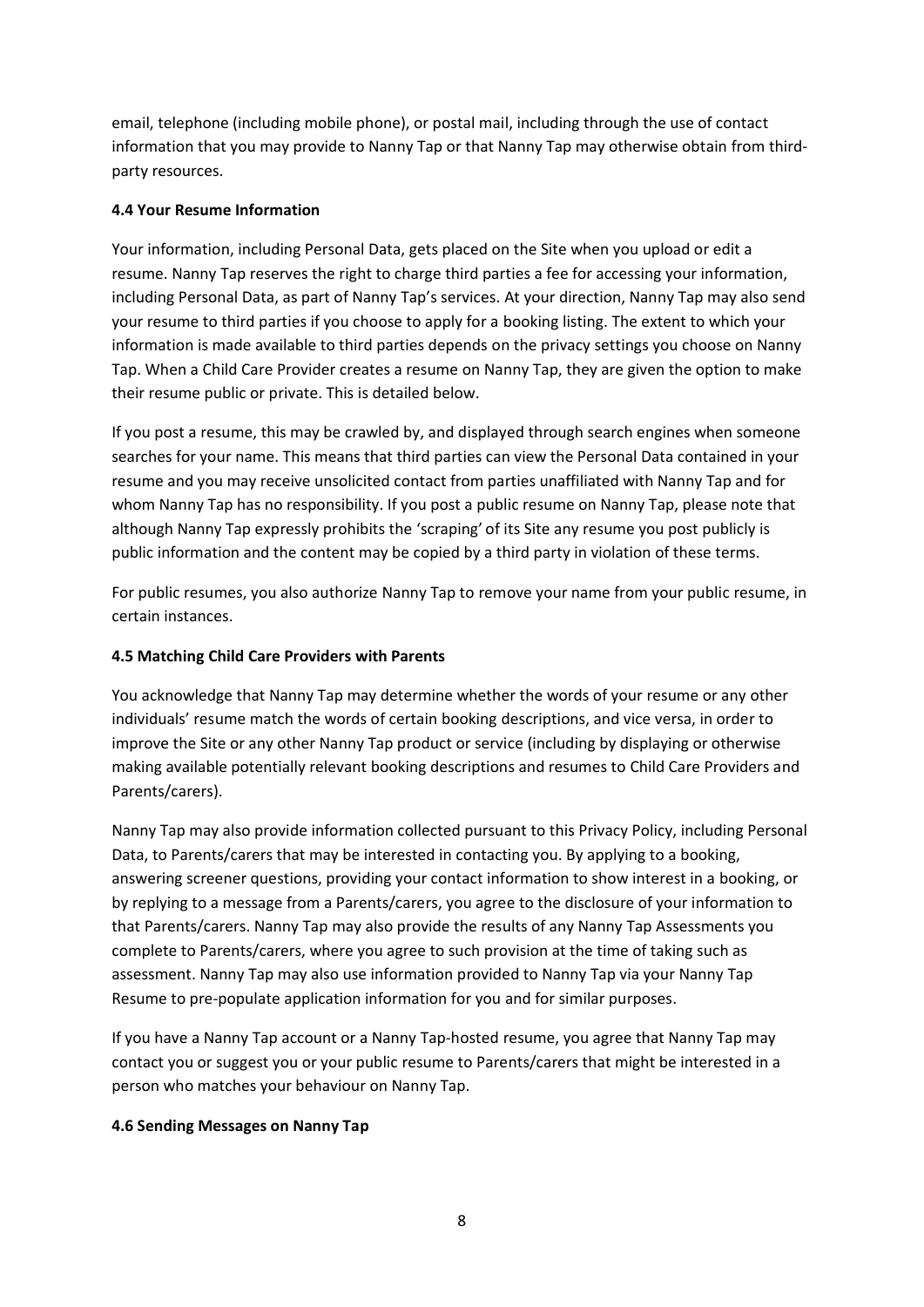Nanny Tap provides two-way message proxy and relay services to the users of our Nanny Tap products, including: Nanny Tap Resume, Nanny Tap Apply, and Post a need. By utilizing this Nanny Tap relay function, you acknowledge that you are asking Nanny Tap to send these messages on your behalf. This includes your resumes, cover letters, applications, messages, questionnaire answers, responses, offer letters and other materials.

We monitor, review, store and analyse such content, including via automated means, for data analysis, quality control, and to improve the Site or any other Nanny Tap product or service. Examples of such improvements would be optimizing our search results, improving Booking Listings, provide you with personally relevant product features, and preventing fraud and spam.

#### **4.7 Sending You Text Messages About Parents/carers bookings**

Nanny Tap may offer you the opportunity to receive a text message from Nanny Tap when a Parents/carers has scheduled a meet up with you or responded to your booking via Nanny Tap's email relay. In such an event, you will enter your phone number on the Nanny Tap consent form and by entering your phone number you are representing and confirming it is your number and you have the right to accept text messages at the number. Nanny Tap will only send you a text message reminder for such bookings or messages through Nanny Tap's email relay, and you agree to accept such text messages on your mobile phone including messages sent by automated telephone dialling system. To unsubscribe at any time, reply to the text with STOP or contact Nanny Tap Customer Support.

#### **4.8 Preventing Fraud and Spam**

Nanny Tap may also use information collected pursuant to this Privacy Policy to help diagnose problems with the Site and Nanny Tap's service, to prevent potentially fraudulent or illegal activities, and to protect individuals from other activities that may be detrimental to you or others. Nanny Tap may investigate and disclose information from or about you or your use of Nanny Tap if we have a good faith belief that such investigation or disclosure (a) is reasonably necessary to comply with legal process (including subpoenas, search warrants, court orders) and law enforcement instructions and orders; (b) is helpful to prevent, investigate, or identify possible wrongdoing in connection with the use of the Site; or (c) may protect our rights, reputation, property, safety, or that of the public; or (d) as necessary to meet national security requirements.

For example, Nanny Tap is subject to the investigatory and enforcement powers of the Federal Trade Commission in the United States, the Data Protection Commission of Ireland, and many other regulatory bodies.

We may use a variety of methods to detect and address anomalous activity and screen content to prevent abuse such as spam or fraud. However, such detection methods are not perfect and false positives may occur. These efforts may on occasion result in a temporary or permanent suspension or termination of some functions for some users.

### – Preventing Fraud and Spam in Messages

Nanny Tap also reserves the right to drop messages from our relay system that Nanny Tap determines do not adhere to Site Rules or any of the terms of this agreement. Nanny Tap further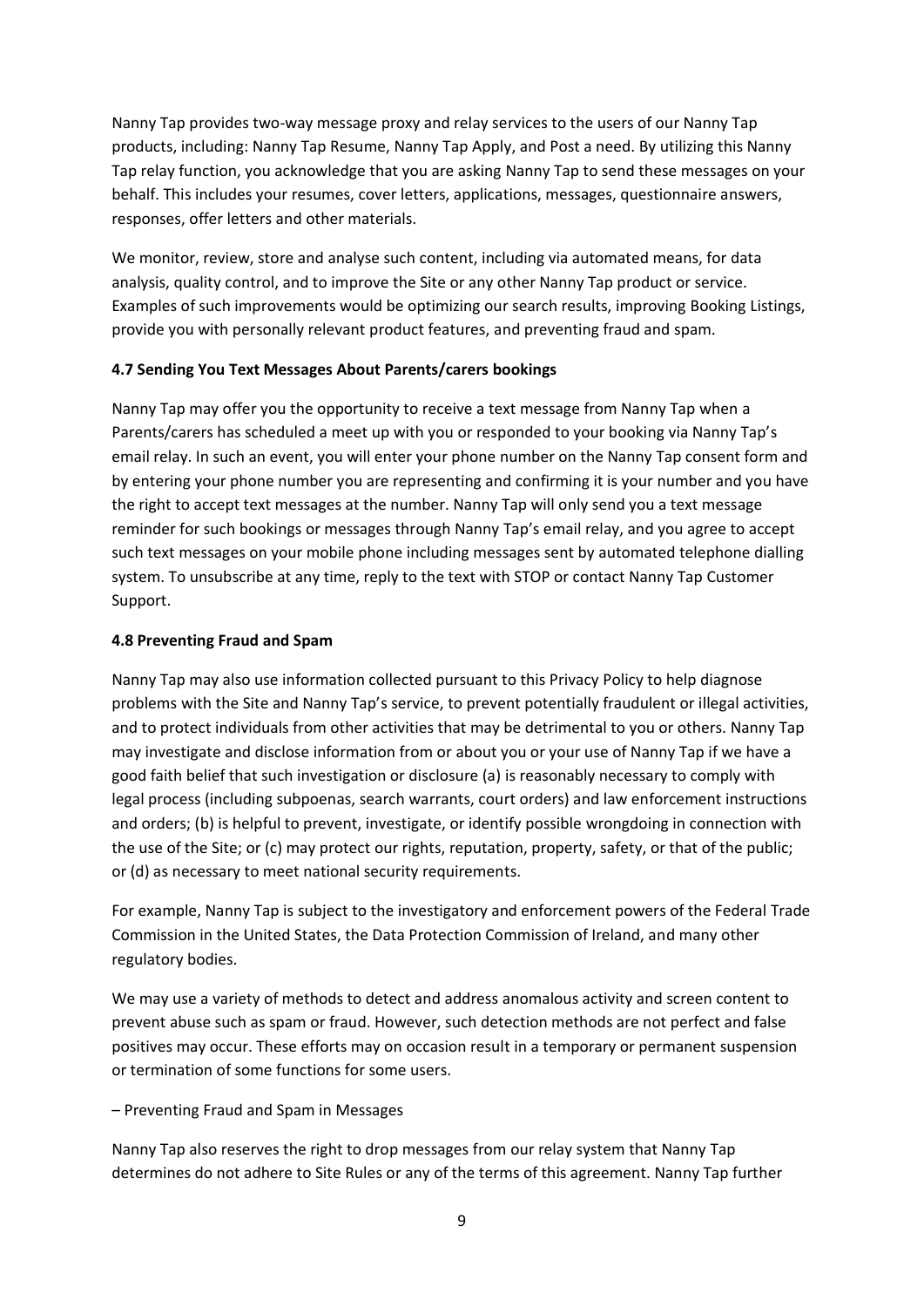reserves the right to conduct investigations to determine whether you are perpetrating a scam, spamming Nanny Tap or its users, or otherwise conducting fraudulent activity on Nanny Tap by various means, including but not limited to investigating your functionality by setting up profiles and names that belong to Nanny Tap. Nanny Tap also reserves the right to turn over any information gathered via such investigations to the police or other third party if Nanny Tap has a good faith belief that you are using the Site in violation of these terms.

Nanny Tap reserves the right to verify and confirm the identity of any party associated with an email relay. This includes but is not limited to verifying the identity of the sender of an email with the Parents/carers agents associated with that email address on the relevant Booking Listing.

### **4.9 Facilitating Payment**

Nanny Tap will use your information only for the purpose of processing a payment. We use third party payment services such as Apple Pay, PayPal and Google Play. "We do not store credit card details nor do we share financial details with any 3<sup>rd</sup> parties"

### **4.10 Automated Processing of Your Personal Data**

In order to optimize the performance of the Nanny Tap Site and services for users, Nanny Tap performs automated processing of Personal Data evaluating certain specific aspects relating to a user, in particular to analyse or predict aspects concerning a user's personal preferences or interests in terms of Nanny Tap's Site and services. Where it occurs, such processing is carried if it is necessary for the performance of our agreement with our users, to allow Nanny Tap to provide its services to Child Care Providers and Parents/carers, or in other cases on the basis of a user's consent.

For example, this allows Nanny Tap to match Child Care Providers with Parents/carers effectively, or provide Child Care Providers with Booking Listings they are more likely to be interested in. Such processing is subject to the safeguards detailed in this Privacy Policy and users may contact info @ Nanny Tap.com (remove spaces) to get further information about this or to contest the decision generated by said automated processing.

### **4.11 Transfer of Information to NannyTap Affiliated Entities**

Any information shared by you with NannyTap may be shared with or transferred to any Nanny Tap affiliated entity no matter where located, for the purpose of providing you services and improving the Site. This includes Nanny Tap affiliated partners located outside the European Union ("EU") or Switzerland.

Such transfers are performed in full compliance with applicable data protection rules and subject to appropriate safeguards, primarily through the use of extensive data protection agreements, in order to ensure adequate protection of users' Personal Data. The services provided to you and the functionality of the Site could not be provided without such a transfer. I**f you do not wish your information to be transferred in this way you should not use this Site.**

### **4.12 Transfer of Information to Third Parties**

– Transfers to Parents/carers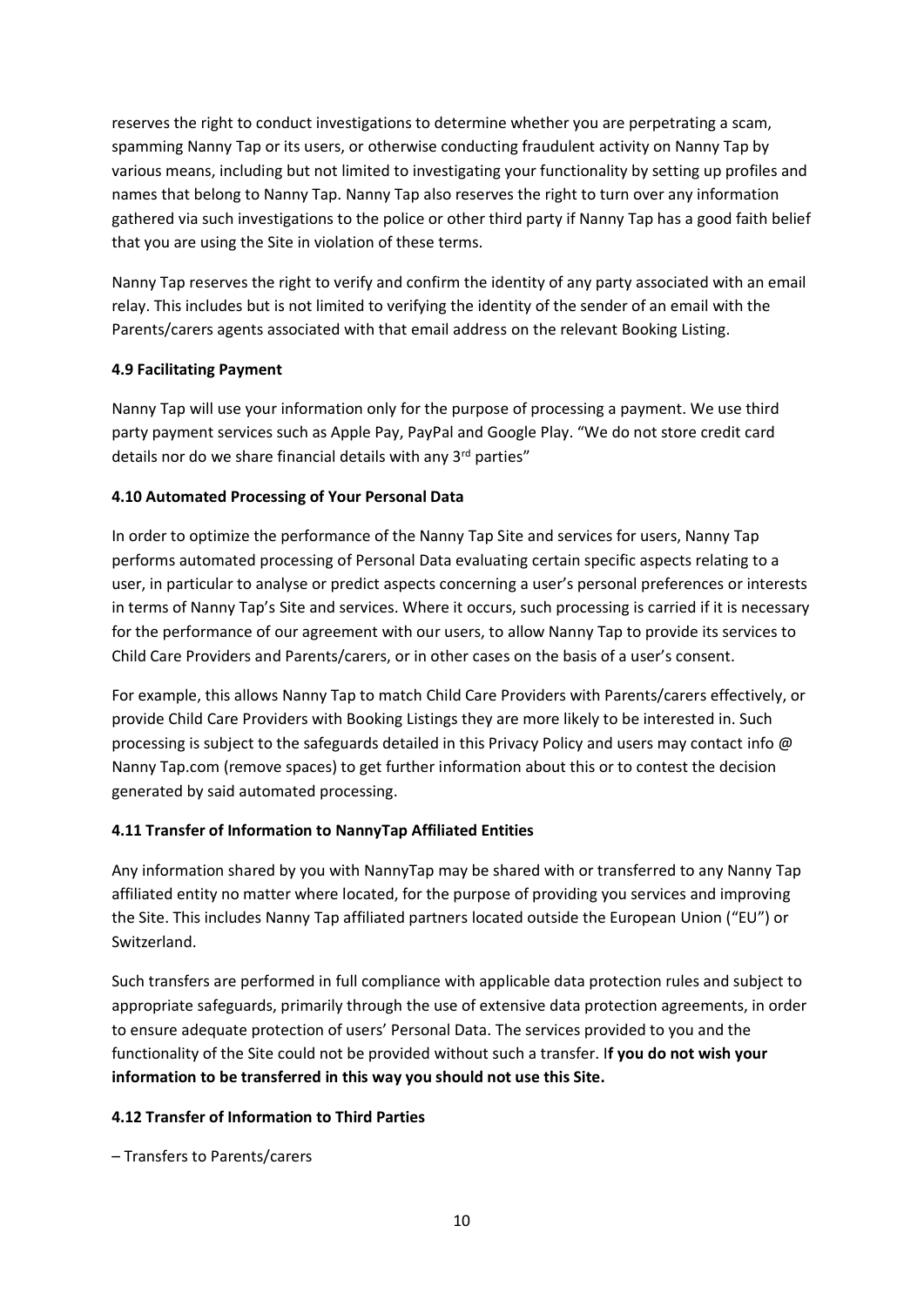Parents/carers agree to comply with all their responsibilities under applicable data protection rules with respect to the collection, processing and storage of Personal Data, as well as providing adequate protection of all data subject rights provided for under all applicable data protection rules.

### – Transfers to Service Providers and Vendors

We may use third parties to perform services in connection with our operations, to improve the Site and our services, products and features, and to protect our users. These third parties may include (but are not limited to) service providers and vendors.

NannyTap may also transfer your Personal Data in limited situations to certain third-party vendors that assist Nanny Tap with protecting our users and maintaining the quality of our services, products and features provided to those users. An example would be vendors Nanny Tap uses for fraud detection purposes.

In the course of providing these services, those companies may have access to Personal Data, and this may involve transfers of such Personal Data to other countries. Such transfers are only made for the purposes set forth in sections 4, 5 and 9 of this Privacy Policy, to the extent applicable. Those companies are also contractually required to treat such Personal Data in accordance with this Privacy Policy, and in accordance with all applicable laws with respect to such transfers and any processing performed by those third parties on such Personal Data.

#### – Transfers to Cloud Service Providers

Please also be aware that we may also use third-party cloud service providers that provide hosting, data storage and other services pursuant to standard terms and conditions that may be nonnegotiable; these service providers have informed us or the general public that they apply security measures they consider adequate for the protection of information within their system, or they have a general reputation for applying such measures. However, we will not be liable (to the fullest extent permitted by law) for any damages that may result from the misuse of any information, including Personal Data, by these companies.

#### – Transfers of Publicly Available Information

When users post content on Nanny Tap in a manner that is intended to make that content publicly available and searchable by individuals, Nanny Tap reserves the right to aggregate and share that information with third parties. For example, if a Parents/carers posts a booking on Nanny Tap, Nanny Tap may share that posting or information contained within that booking posting with third parties, at Nanny Tap's discretion and subject to agreement between Nanny Tap and any such third parties. Nanny Tap also reserves the right to share information aggregated from public sources in this capacity.

### – Third-Party Sites You Link to from Nanny Tap

You may also use certain third-party sites or services that you link to from Nanny Tap's Site. In such cases, all information you provide to a third party is provided to that third party and not to Nanny Tap, and is subject to the third-party's privacy policy and terms of service. Please see section 8 of this Privacy Policy titled Links to Third-Party Sites for more information.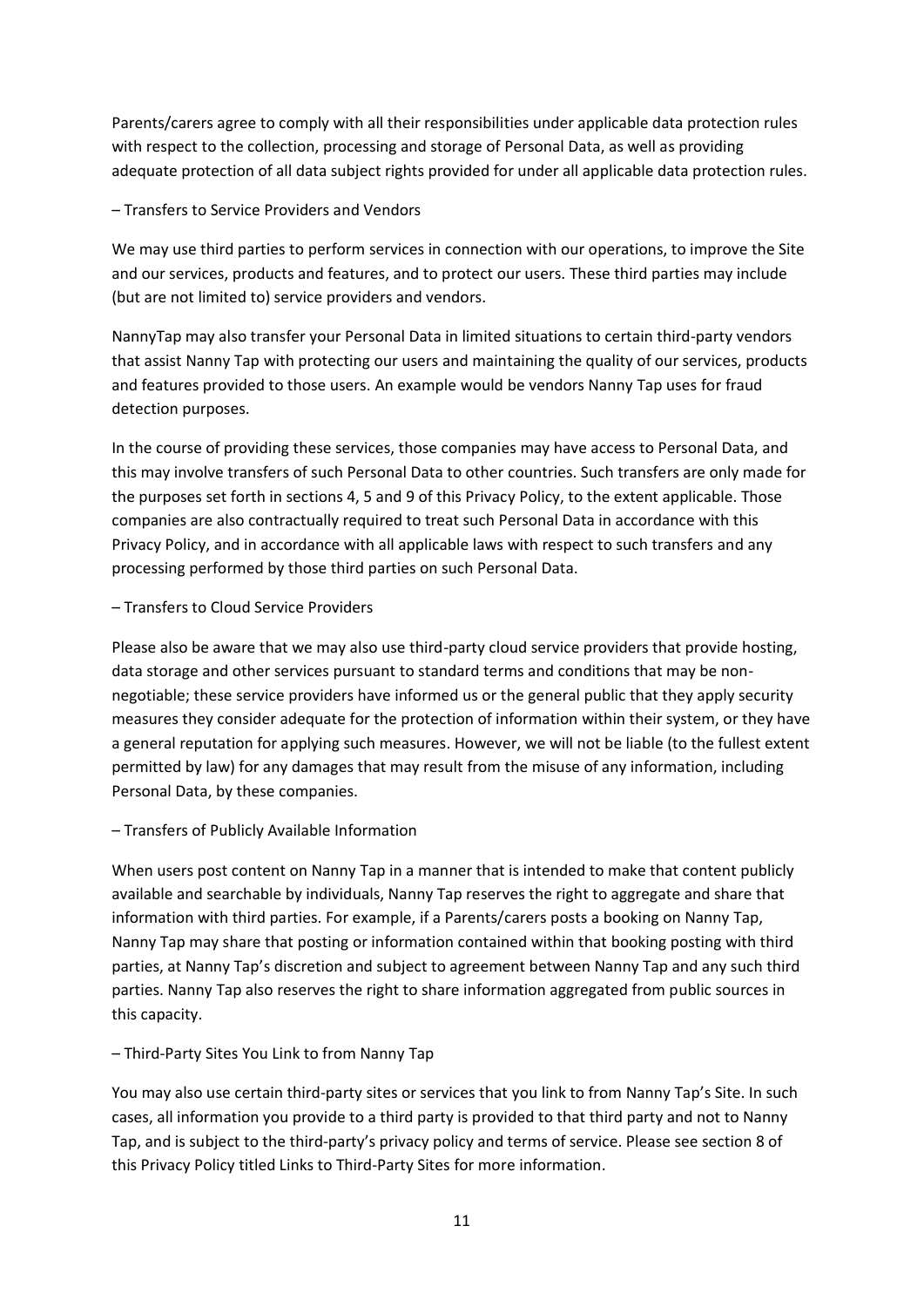– Transfers of Personal Data for individuals in the EU and Switzerland

Please see sections 11 and 12 of this Privacy Policy for information related to this.

5. Additional Uses and Disclosures of Non-Personal Data

In addition to the other uses and disclosures of information set forth in this Privacy Policy, and notwithstanding anything in this Privacy Policy to the contrary, we may use and disclosure, for any purpose, any Non-Personal Data, except where we are required to do otherwise under applicable law. If we combine any Non-Personal Data with Personal Data, then we will only use and disclose such combined information for the purposes described in sections 4 and 9 of this Privacy Policy while it is so combined.

#### **6. Security**

Nanny Tap seeks to use reasonable security measures to help protect against the loss, misuse and alteration of the Personal Data under Nanny Tap's control. No method of transmission over the Internet, or method of electronic storage, is 100% secure, however. In addition, please note that emails, messages sent via your web browser, and other similar means of communication with other users, are not encrypted. Therefore, while we strive to protect your information, we cannot guarantee its security.

Please also be aware that we may use third-party cloud service providers that provide hosting, data storage and other services pursuant to standard terms and conditions that may be non-negotiable; these service providers have informed us or the general public that they apply security measures they consider adequate for the protection of information within their system, or they have a general reputation for applying such measures. However, we will not be liable (to the fullest extent permitted by law) for any damages that may result from the misuse of any information, including Personal Data, by these companies. Please see section 11 of this Privacy Policy for liabilities pertaining to the transfer of Personal Data of individuals in the EU and Switzerland.

### **7. Cookies**

"Cookies" are small pieces of information that are stored by your browser on your computer's hard drive. Please see our Cookie Policy for further information regarding Nanny Tap's use of Cookies.

### **8. Links to Third-Party Sites**

The Site may make available links to other websites. When you click on such links, you may leave our Site. The Site may also make available Company Pages, which may contain information provided by third-party Parents/carers.

**WE ARE NOT RESPONSIBLE FOR THE INFORMATION COLLECTION, USE, DISCLOSURE OR OTHER PRIVACY PRACTICES OF ANY THIRD PARTY, INCLUDING OUR AFFILIATES, THIRD-PARTY SERVICE PROVIDERS, ANY PARENTS/CARERSS (INCLUDING ANY PARENTS/CARERS THAT PROVIDES A COMPANY PAGE), ANY THIRD-PARTY SOCIAL MEDIA PLATFORM, ANY THIRD PARTY MAKING AVAILABLE THE DEVICES OR OPERATING SYSTEMS FOR WHICH THE SITE IS AVAILABLE, AND ANY THIRD PARTY OPERATING ANY WEBSITE TO WHICH THE SITE CONTAINS A LINK. YOU MAY HAVE**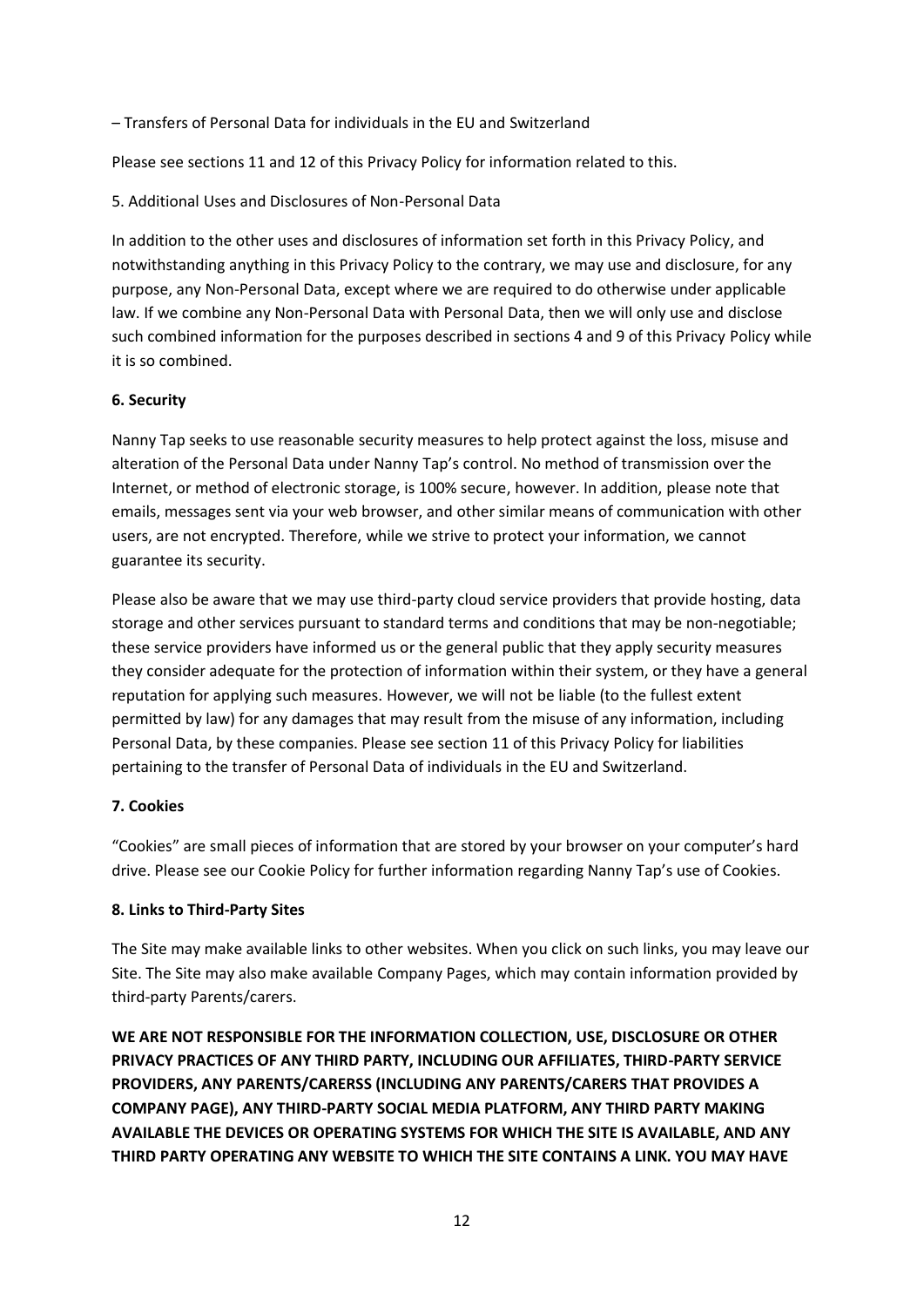# **RIGHTS DIRECTLY ENFORCEABLE AGAINST THESE THIRD PARTIES SO YOU SHOULD CONSIDER THEIR PRIVACY POLICIES TO LEARN MORE.**

### **9. Acquisitions and Other Reorganizations**

Information collected pursuant to this Privacy Policy, including Personal Data, may be disclosed to one or more third parties in connection with any change of ownership or control in Nanny Tap's business (whether by merger, sale, or otherwise), or any other reorganization or joint venture, or assignment, transfer or other disposition of all or any portion of our business, assets or stock (including in connection with any bankruptcy or similar proceeding), and any such information may be used by such third party in accordance with this Privacy Policy. Equally, information collected pursuant to this Privacy Policy, including Personal Data, may be disclosed to one or more third parties in connection with any acquisition or merger carried out by Nanny Tap of such third parties.

# **10. Exercising Your Rights with Respect to Your Personal Data**

Nanny Tap users that provide their Personal Data in the EU, and those that provide their Personal Data in any other jurisdictions that adopt laws affording equivalent protections to those in the EU, may avail of the rights detailed below.

### **10.1 The Right to Rectify Your Personal Data**

Nanny Tap users are able to edit and update most of their Personal Data held by Nanny Tap on the Site, and if you have any queries or complaints we encourage you to contact us here.

Alternatively, if you do not wish to do this you may make a formal request to have Nanny Tap rectify any inaccurate Personal Data on your behalf by sending an email to [info@Nannytap.com](mailto:info@NannyTap.com) from the email address associated with your account.

10.2 The Right to Object to or Restrict the Processing of Your Personal Data

If you have any queries or complaints about how we process your Personal Data we encourage you to contact us here – info@Nannytap.com

Alternatively, if you do not wish to do this you may make a formal request to object to, or restrict, processing of your Personal Data by Nanny Tap. In order to do so please send an email to info @ Nanny Tap.com from the email address associated with your account.

10.3 The Rights of Access to and Portability of Your Personal Data

Nanny Tap users are able to access most of their Personal Data held by Nanny Tap on the Site, and if you have any queries or complaints we encourage you to contact us here.

Alternatively, if you do not wish to do this you may make a formal request to access your Personal Data held by Nanny Tap. In order to do so, please send an email to info @ Nanny Tap.com from the email address associated with your account, and paste the following sentence in your email: "I am requesting to access my personal data." Nanny Tap will provide your Personal Data to you in a portable format to allow it to be transmitted to third parties.

10.4 The Right to Delete Your Personal Data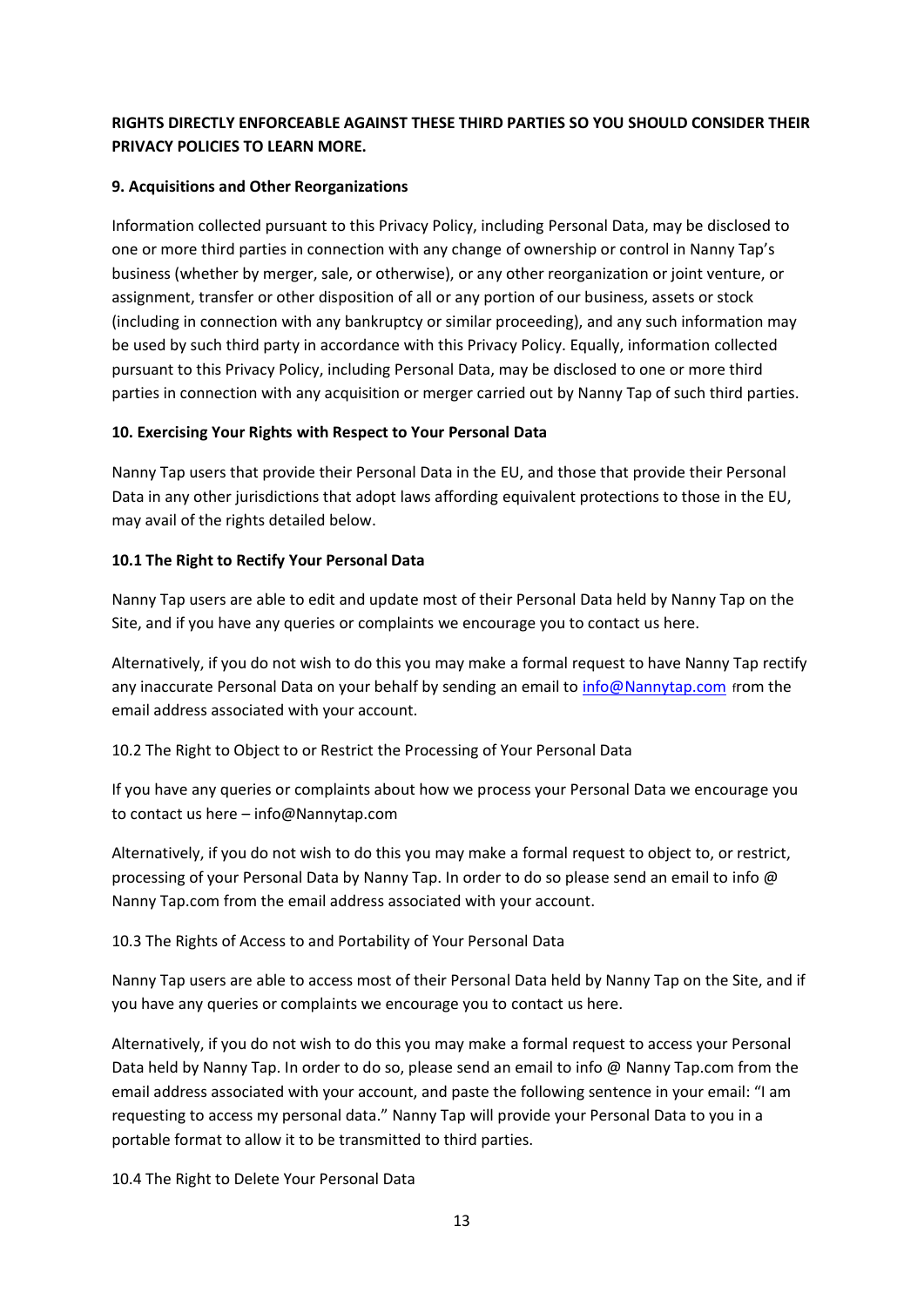Nanny Tap users are able to edit and update most of their Personal Data held by Nanny Tap on the Site, and if you have any queries or complaints we encourage you to contact us here.

Alternatively, if you do not wish to do this, you may make a formal request delete your Personal Data held by Nanny Tap. In order to do so, please email to info@Nannytap.com from the email address associated with your account, and paste the following sentence in your email: "I am requesting to delete my personal data." Once your request has been confirmed, Nanny Tap will initiate the necessary steps to execute this exercise, including the deletion of your Nanny Tap account. Where the deletion request relates to Personal Data that you previously requested be made public on Nanny Tap (e.g. a Child Care Provider posting a public resume), we will make reasonable efforts to inform any other controllers of this request.

PLEASE NOTE: by requesting the deletion of your Personal Data, you will no longer be able to create an account with Nanny Tap using the same email address. If you simply wish to close your account, please click the "close my account" button in your account page.

### **10.5 Some Limitations**

Such rights of rectification, objection, restriction, access, portability and deletion are subject to certain limitations, as provided for by applicable laws. Individual requests will be completed within the time allotted by relevant regulations, which starts to run from the point of Nanny Tap confirming your request. Where permitted, please note there may be a charge for subsequent requests from the same individual, which will be determined by Nanny Tap and only imposed to the extent permitted by applicable law.

### **11. Personal Data from Individuals, Privacy principles and framework**

We follow security procedures as required under UK Data Protection Legislation (the Data Protection Act 1998) to protect the information that we store about you from unauthorised access. Nanny Tap shall retain users' Personal Data to the extent such retention is adequate, relevant and limited to what is necessary for the purposes for which they are processed. In particular, Nanny Tap shall not retain Personal Data for any longer than necessary for the purposes of performing the processing outlined in this Privacy Policy. Where is it physically stored -

Our (Fasthosts.co.uk) dedicated servers are located in our two state-of-the-art UK data centres in Gloucester, England. Our data centres are built with the latest technology and are maintained 24/7 by a team of expert engineers.

# **12. Independent Dispute Resolution for Individuals in the EU and Switzerland**

In compliance with the US-EU and Swiss-US Privacy Shield Principles, Nanny Tap commits to resolve complaints about your privacy and our collection or use of your Personal Data. EU and Swiss individuals with inquiries or complaints regarding this Privacy Policy should first contact Nanny Tap at: [include legal address for company], or by emailing info @ Nanny Tap.com (remove spaces when sending email).